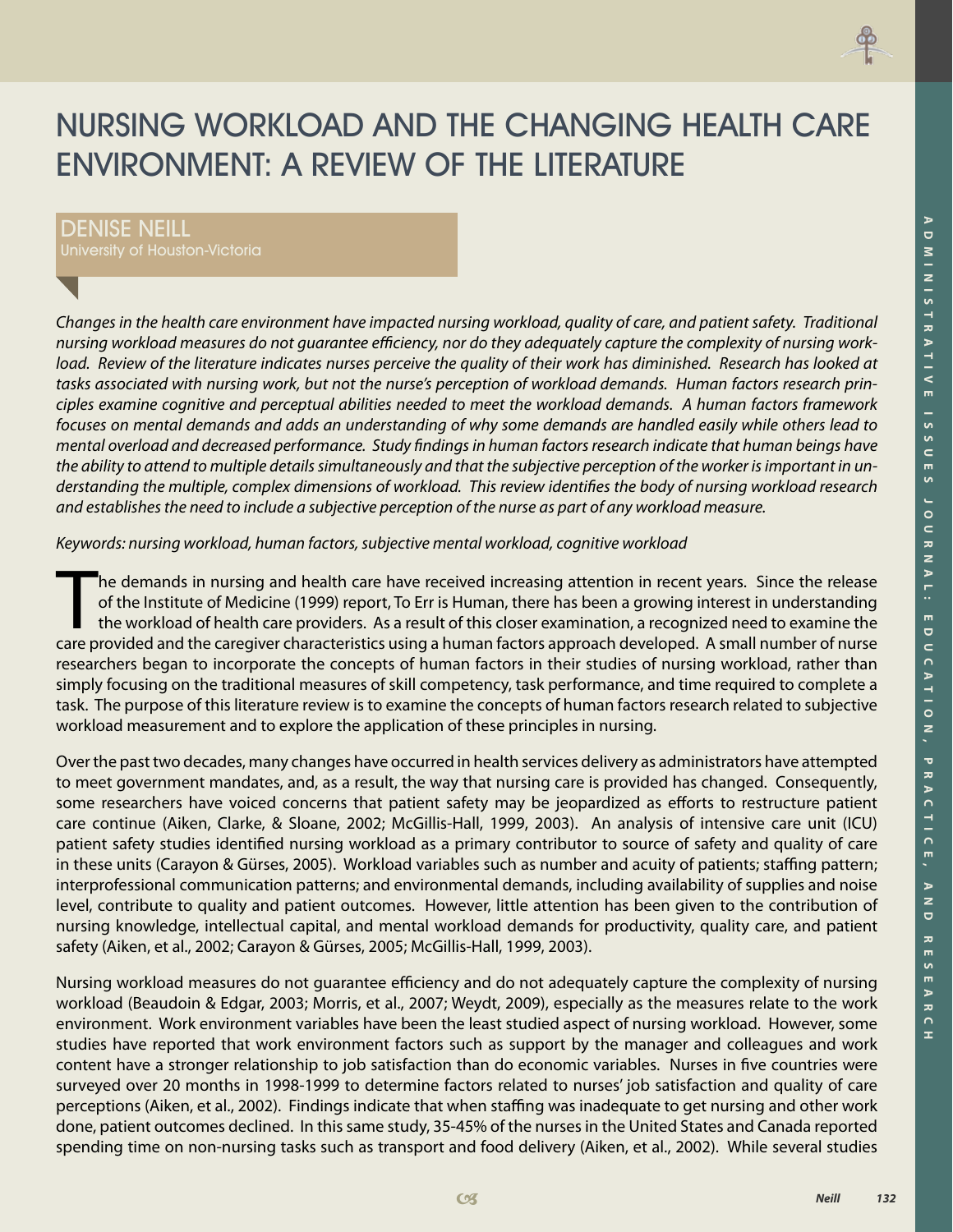were located that have explored the multiple nursing tasks required in the delivery of patient care (Clini, Vitacca, & Ambrosino, 1999; Reis-Miranda, de Rijk, & Schaufeli, 1996; Reis-Miranda, Moreno, & Iapichino, 1997; Weydt, 2009; Yamase, 2003), no studies were found that examined the perception of the "staff nurse" about everyday mental workload demands.

Beaudoin & Edgar (2003) reported that nurses consistently recount that the quality of their work lives and work environment have deteriorated as a result of work content and work environment variables. Thirty to forty percent of the nurses surveyed reported a perceived decrease in quality of care over the past year as a result of the increasing workload environment demands (Aiken, Clarke, Sloane, & Sochalski, 2001). These perceptions were validated by comparing nurses' assessments of quality of care with independent data sources and actual patient outcomes. The findings indicated that nurses "do accurately perceive the quality of care, and appear to be able to separate their own complaints from those that impact negatively on patients" (Aiken, et al., 2001, p. 260).

A study by the American Nurses Association (2001) reported that 75% (n = 7,353) of the respondents believed that the quality of nursing care in their work settings had declined over the previous two years. Ninety-two percent of these respondents related this decline in quality to inadequate staffing. Similar results were found in a study of medicalsurgical nurses in Pennsylvania. Forty-seven percent ( $n = 2,969$ ) stated that the quality of care in their hospitals had deteriorated over the past year (Aiken, et al., 2002).

# HUMAN FACTORS RESEARCH BACKGROUND

Since the late 19th century, considerable effort has been expended in the fields of cognitive psychology and human factors research to separate workload into physical and mental components and to develop objective measures of the concept researchers described as mental workload (Kerr, 1973; Moray, 1969; Owen, 1991; Robinson, 1921; Welch, 1898). Mental workload can be defined as the amount of thinking, level of cognitive demand, or thought processing effort required by the worker to meet the physical, temporal, and environmental demands of the defined task. Human factors researchers have been interested in mental processing in an attempt to understand the human information processing system and why some demands are handled easily and others lead to signs of mental overload with associated decreases in performance. Research in human factors has attempted to address the multiple and complex dimensions of the mental workload concept from the subjective perception of the worker. Research studies on mental workload related to information processing and attention indicate that human beings have the ability to attend to multiple details simultaneously (Braarud, 2001; Georgia Tech., 2011; Haga, Shinoda, & Kokubun, 2002; Huddleston, & Wilson, 1971; Kahneman, 1973; Luximon & Goonetilleke, 2001; Navon, 1985; Owen, 1990, 1991, 1992b; Owen & Haugtvedt, 1993).

# MENTAL WORKLOAD MEASURES

As work demands become more complex, the need for measures to determine mental workload increases. Several techniques have been proposed to quantify the ability to focus on multiple complex phenomena at the same time. Mental workload techniques can be grouped into three broad measures: psychophysical, performance, and subjective (Owen, 1992a; Veltman, 2002). Each measure has specific applications and limitations in determining the mental workload associated with the work demands and environment. Table 1 provides an overview of the three workload measures, highlighting the underlying assumption, measurement indicators, and measurement limitations of each.

Researchers in the aeronautics, engineering, and health care industries have emphasized the psychophysiologic and performance demands of workload with much less focus on the subjective perception of the individual performing the work. As the field of human factors research has developed within healthcare, there has been a growing recognition that personal perspective about work demands could provide valuable information that impacts quality care and patient safety. Psychophysiologic and performance measures of workload are traditionally accepted and used, while subjective measures have been used in only one identified study (Gregg, 1993). This review will focus on the current state of human factors research and establish the need for more nursing workload research utilizing a human factors framework.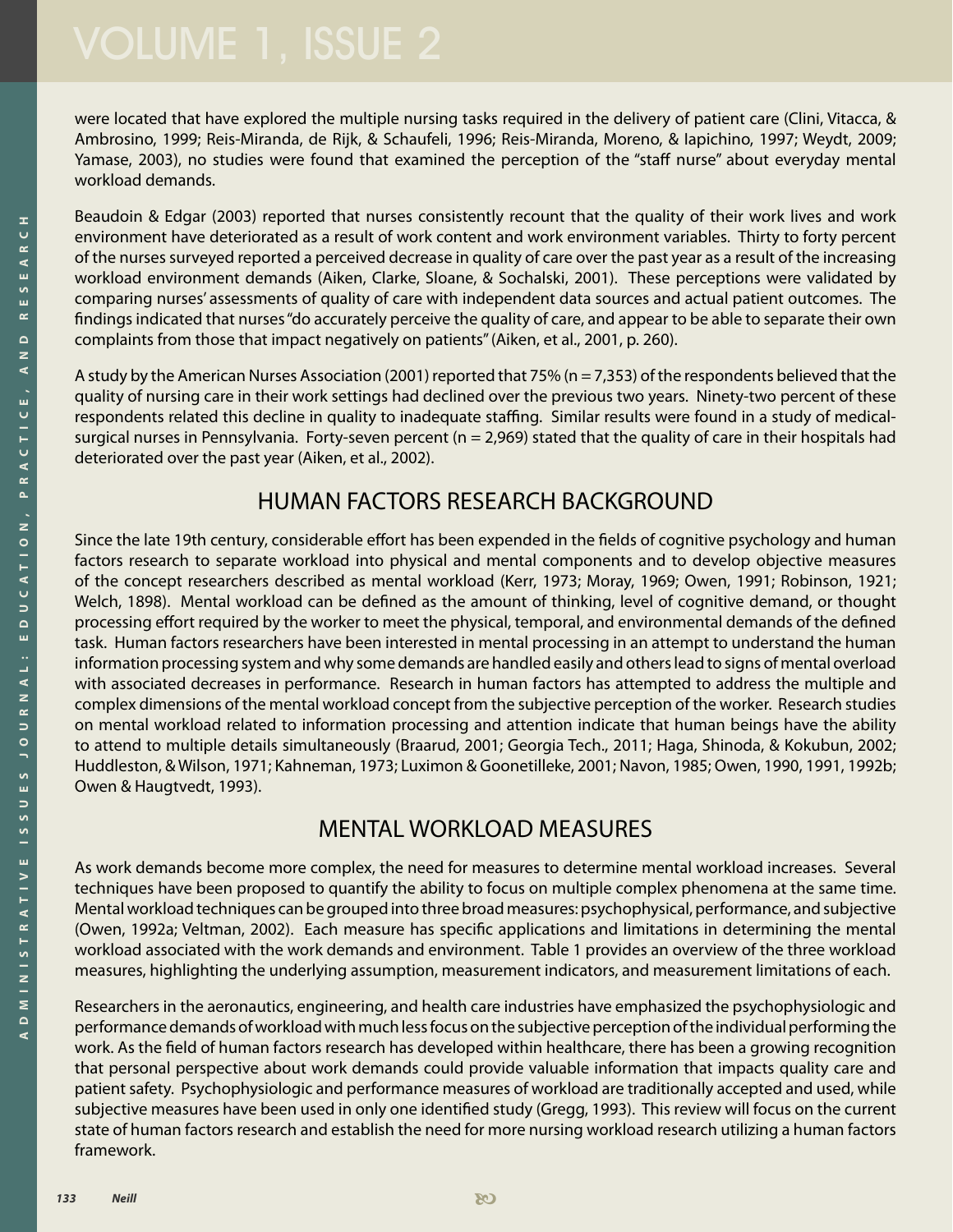Table 1 **Mental Workload Measures** 

| <b>Measures</b>        | Underlying<br>Assumption                                                                                                                                            | Measurement<br>Indicators                                                                                                                                         | Measurement<br>Limitations                                                                                                                                                          | References                                                                                                          |
|------------------------|---------------------------------------------------------------------------------------------------------------------------------------------------------------------|-------------------------------------------------------------------------------------------------------------------------------------------------------------------|-------------------------------------------------------------------------------------------------------------------------------------------------------------------------------------|---------------------------------------------------------------------------------------------------------------------|
| Psycho-<br>physiologic | Physical<br>functioning<br>changes when<br>cognitive demands<br>change                                                                                              | Heart rate, heart<br>rate variability,<br>respiratory<br>changes, blood<br>pressure<br>fluctuations, eye<br>blinks, cortisol<br>levels, and oxygen<br>consumption | Internal validity is<br>impacted by<br>complexity of<br>effects, dependent<br>and independent<br>variable control.<br>and presence of<br>confounding and<br>extraneous<br>variables | Haga, et al.,<br>2002:<br>Robinson.<br>1921;<br>Veltman,<br>2002                                                    |
| Performance            | <b>Attention</b> load<br>changes cause<br>performance or<br>behavior changes<br>that can be<br>measured and<br>predicted                                            | Change in reaction<br>time and accuracy<br>of the task or<br>performance<br>measure                                                                               | Participant must<br>perform a second<br>task in order to<br>assess the<br>processing<br>demands of a<br>primary task                                                                | Gregg, 1993;<br>Haga, et al.,<br>2002; Kerr,<br>1973; Owen,<br>1992a, 1992b;<br>Vercruyssen<br>& Rodenburg,<br>2004 |
| Subjective             | Participants are<br>aware of their<br>mental workload or<br>attention capacity<br>and can estimate<br>variations in<br>mental workload<br>and attention<br>capacity | Self-reported<br>responses to<br>questions about the<br>amount of work or<br>mental processing<br>required to<br>complete the task                                | Validity relies on<br>the human's ability<br>to provide<br>information about<br>the effort<br>investment<br>required to<br>complete the work                                        | Hart &<br>Staveland,<br>1988;<br>Tomporowski,<br>2003:<br>Veltman,<br>2002                                          |

# CONCEPTUALIZATION OF SUBJECTIVE MENTAL WORKLOAD

Subjective mental workload is the amount of work the worker perceives is needed to meet a demand. The perceived workload is influenced by numerous factors pertaining to the worker, the environment, and the task. There is a presumption, based on subjective experience and the frequent inability of humans to perform two tasks simultaneously, that humans possess a limited capacity central processing system, (Kerr, 1973). Humans must often choose where to focus their attention when faced with competing options. Attention in the context of mental workload is the process of selecting from a variety of stimuli for information processing (Navon, 1985). Selection, motivation, and task interference determine the level of attention given to stimuli. Selection refers to the conscious choice to focus on selected information or a stimulus and is influenced by motivation, which is the person's desire to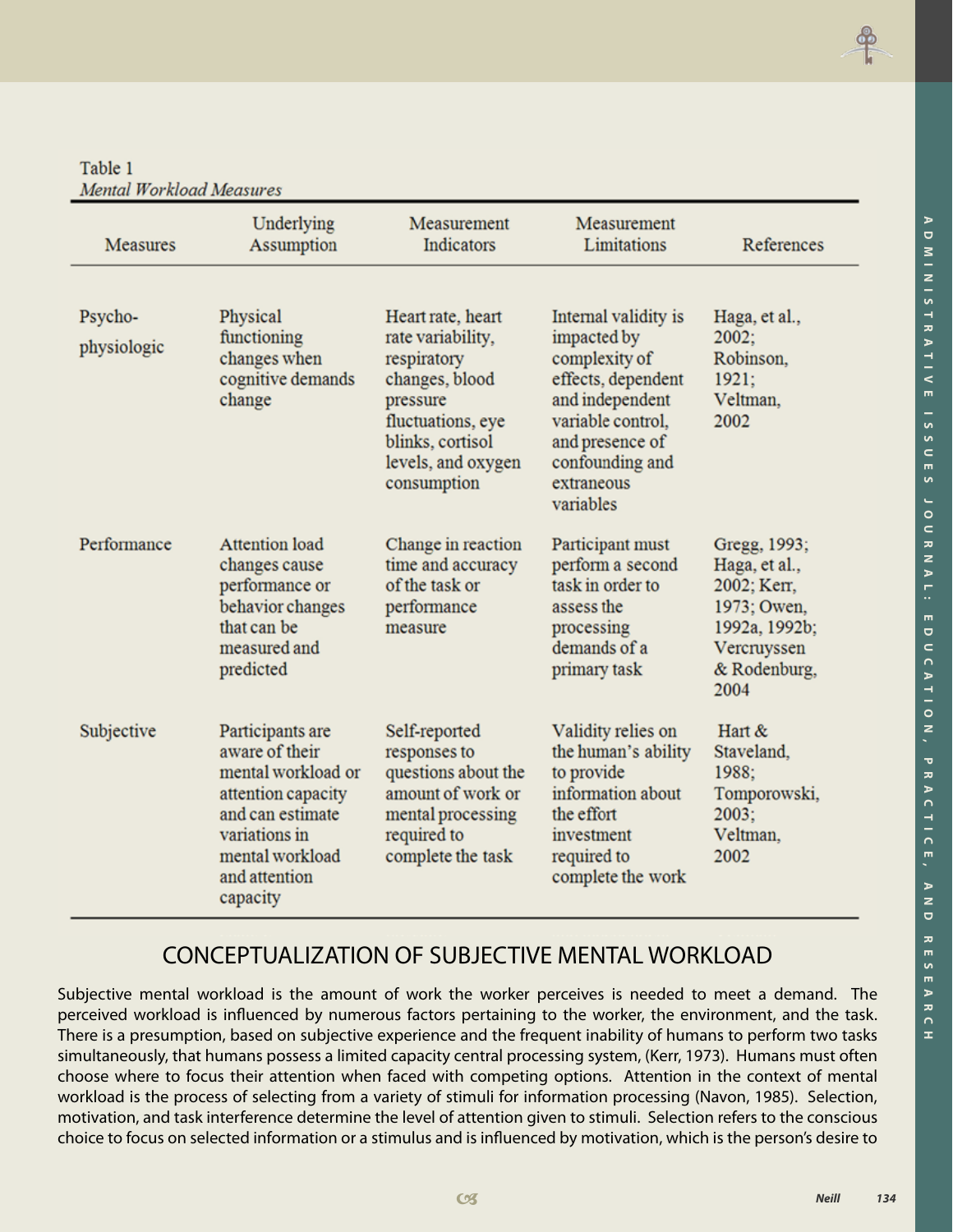focus on or process the stimuli. Task interference is anything that inhibits attention or slows down the information processing (Navon, 1984, 1985; Owen, 1992a). Novel stimuli require greater processing and more mental effort than stimuli that are more familiar. As the amount of mental effort for a task increases, the ability to perform concurrent tasks decreases.

The six distinct categories for attention theories and information processing identified in the literature are summarized in Table 2. Each theory sought to explain why some people perform a task more efficiently and with greater ease than other people do. The theories assumed a limit to the amount of cognitive stimuli an individual can process at any given time.

| Table 2            |  |
|--------------------|--|
| Attention Theories |  |

| Theory                                                        | <b>Key Points</b>                                                                                                                                                                                  | <b>Attention Limitation</b>                                                                                                     | References                                                                                                                                                                           |
|---------------------------------------------------------------|----------------------------------------------------------------------------------------------------------------------------------------------------------------------------------------------------|---------------------------------------------------------------------------------------------------------------------------------|--------------------------------------------------------------------------------------------------------------------------------------------------------------------------------------|
| Single Channel<br>Theory                                      | Serial processing is used<br>except in cases of experience                                                                                                                                         | Response time is dependent<br>on experience                                                                                     | Kerr, 1973; Moray,<br>1969                                                                                                                                                           |
| Undifferentiated<br>Capacity<br>Hypothesis                    | Humans have a maximum<br>performance capacity                                                                                                                                                      | Interference occurs when<br>multiple task demands exceed<br>the processor's total capacity                                      | Kerr, 1973; Moray,<br>1969                                                                                                                                                           |
| Limited<br><b>Capacity Central</b><br>Mechanism<br>Hypothesis | Some mental operations<br>require space in a single<br>limited capacity central<br>mechanism                                                                                                       | Operations requiring the<br>limited capacity central<br>mechanism interfere with<br>other simultaneous operations               | Kerr, 1973; Moray,<br>1969                                                                                                                                                           |
| Polychromic<br>Time Use                                       | Performance of multiple tasks<br>simultaneously is an acquired<br>skill associated with age,<br>genetics, experience and<br>environmental influences                                               | Exceeding ability to meet<br>information processing<br>demands results in<br>information overload and<br>diminished performance | Huddleston, 1974;<br>Huddleston &<br>Wilson, 1971:<br>Morganstern,<br>Hodgson, & Law,<br>1974; Navon, 1985;<br>Owen, 1991, 1992a<br>1992b; Stapleford,<br>1973; Tomporowski,<br>2003 |
| <b>Dual Process</b><br>Theory                                 | Information processing relates<br>to previous learning and skill<br>acquisition and varies from<br>controlled processing (new<br>information) to automatic<br>processing (familiar<br>information) | Concurrently performed tasks<br>use a common resource and<br>may decrease attention and<br>performance                          | Navon, 1985; Owen,<br>1990                                                                                                                                                           |
| <b>Task Switching</b>                                         | The brain alternates focus<br>back and forth between the<br>tasks                                                                                                                                  | Task switching efficiency<br>determines the amount of<br>perceived ability to perform<br>concurrent tasks                       | Navon, 1985; Owen,<br>1990                                                                                                                                                           |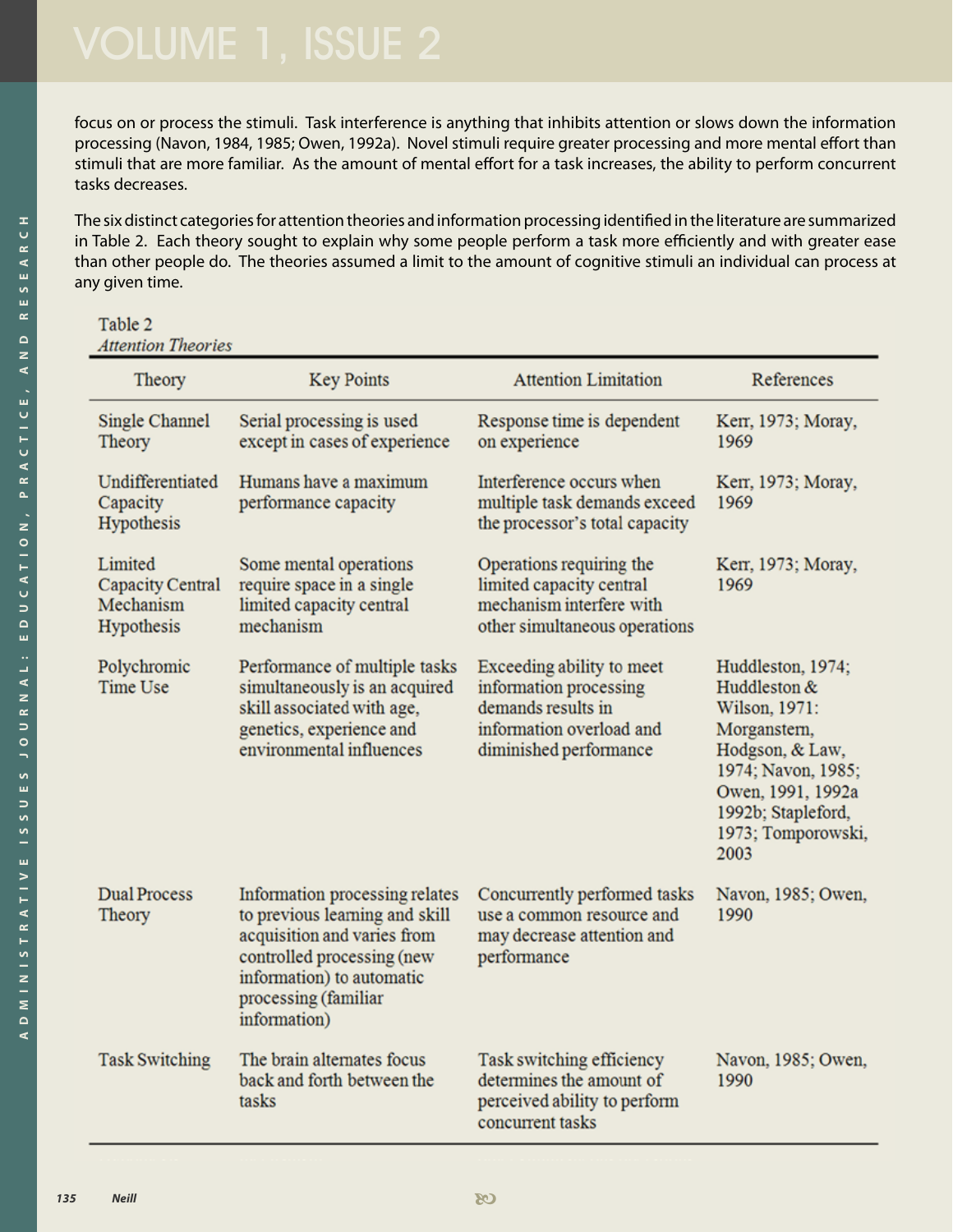

The theories point to limits in the human ability to process information. At times, humans are able to perform parallel activities (e.g., driving and talking) with varying levels of success. When two stimuli are presented together, the stimuli are addressed sequentially rather than simultaneously, suggesting the presence of a bottleneck in the individual's processing ability (Kahneman, 1973). Limited capacity theories assume that, when there is enough stimulation, the signals interfere with each other and reduce the efficiency and speed of the signal response (Kerr, 1973). As nurses' demands increase, the limited capacity to handle the incoming stimuli can lead to errors that decrease the quality and safety of patient care.

# MENTAL WORKLOAD: THEORY AND RESEARCH

Mental workload is a complex construct with multiple dimensions. Mental workload perception is determined by the individual's processing capacity and the requirements of the task. Processing capacity is influenced by individual characteristics (e.g. skill level, energy, personal behaviors and perceptions), performance circumstances (e.g. work environment and time demands), activity complexity (e.g. routine activity vs. special or emergency procedure), and indirect influences (e.g. staffing pattern, administrative support, non-direct care requirements).

Like processing capacity, working memory is another limiting factor in processing stimuli and meeting mental workload demands for safe, quality patient care. Working memory and familiarity with demands created by task requirements impact the perceived mental workload demands. The complexity of mental workload is enhanced by individual differences that make adequate measurement using a single instrument difficult (Benner, 1984; Haga, Shinoda, & Kokubun, 2002; Huddleston, 1974; Huddleston & Wilson, 1971: Kerr, 1973; Morganstern, Hodgson, & Law, 1974; Moray, 1969; Navon, 1984, 1985; Owen, 1990, 1991, 1992a, 1992b; Tomporowski, 2003; Veltman, 2002).

Many attempts to quantify nursing workload rely on either patient acuity or time-to-task measures (Aiken & Patrician, 2000; Gregg, 1993). According to the Cognitive Load Theory, conditions that overload the working memory capacity lead to decreased performance. Similarly, as working memory demands are decreased with practice, performance improves (Tomporowski, 2003). To determine mental effort or work, a distinction must be made between the momentary effort that a task demands and the total amount of work associated with its completion.

Time-pressure is an important determinant of the total effort associated with mental work and may be imposed by the explicit instruction to hurry or by the demand characteristics of the task. Severe time pressure "arises in any task which imposes a significant load on short-term memory, because the subject's rate of activity must be paced by the rate of decay of the stored elements" (Kahneman, 1973, p. 26). Investing less than standard effort will cause deterioration in the performance. Consciously increasing personal effort beyond what is usual for an individual is not enough in most cases to eliminate all performance errors (Kahneman, 1973). Understanding concepts that contribute to decreased performance and to errors is critical to improving quality and safety in patient care.

# MEASUREMENT OF SUBJECTIVE MENTAL WORKLOAD

During the late 1970s and throughout the 1980s, the concept of subjective mental workload became increasingly popular and was operationalized as the individual's ability to estimate the mental workload experienced at a given time (Luximon & Goonetilleke, 2001; Reid & Nygren, 1988). There were two major rating scales for estimating subjective mental workload: the NASA-Task Load Index (NASA-TLX) and the Subjective Workload Assessment Technique (SWAT).

The NASA-TLX, developed in 1988 for use with military pilots, is the most widely accepted subjective measure of human workload and has been utilized in research with adults of all ages and both genders (Tomporowski, 2003). The measure is a standardized multidimensional subjective rating scale that provides an overall estimation of workload associated with task performance. The NASA-TLX has been used in aeronautics, psychology, computer systems, transportation, and the health professions (Haga, et al., 2002; Young, Zavelina, & Hooper, 2008). Studies have found the NASA-TLX to have high validity and user acceptance and to have the smallest variability between subjects (Hart & Staveland, 1988; Tomporowski, 2003; Vitense, Jacko, & Emory, 2003; Young, et al., 2008). Six subscales measure the relative contribution of underlying psychological factors to overall workload: demand, physical demand, temporal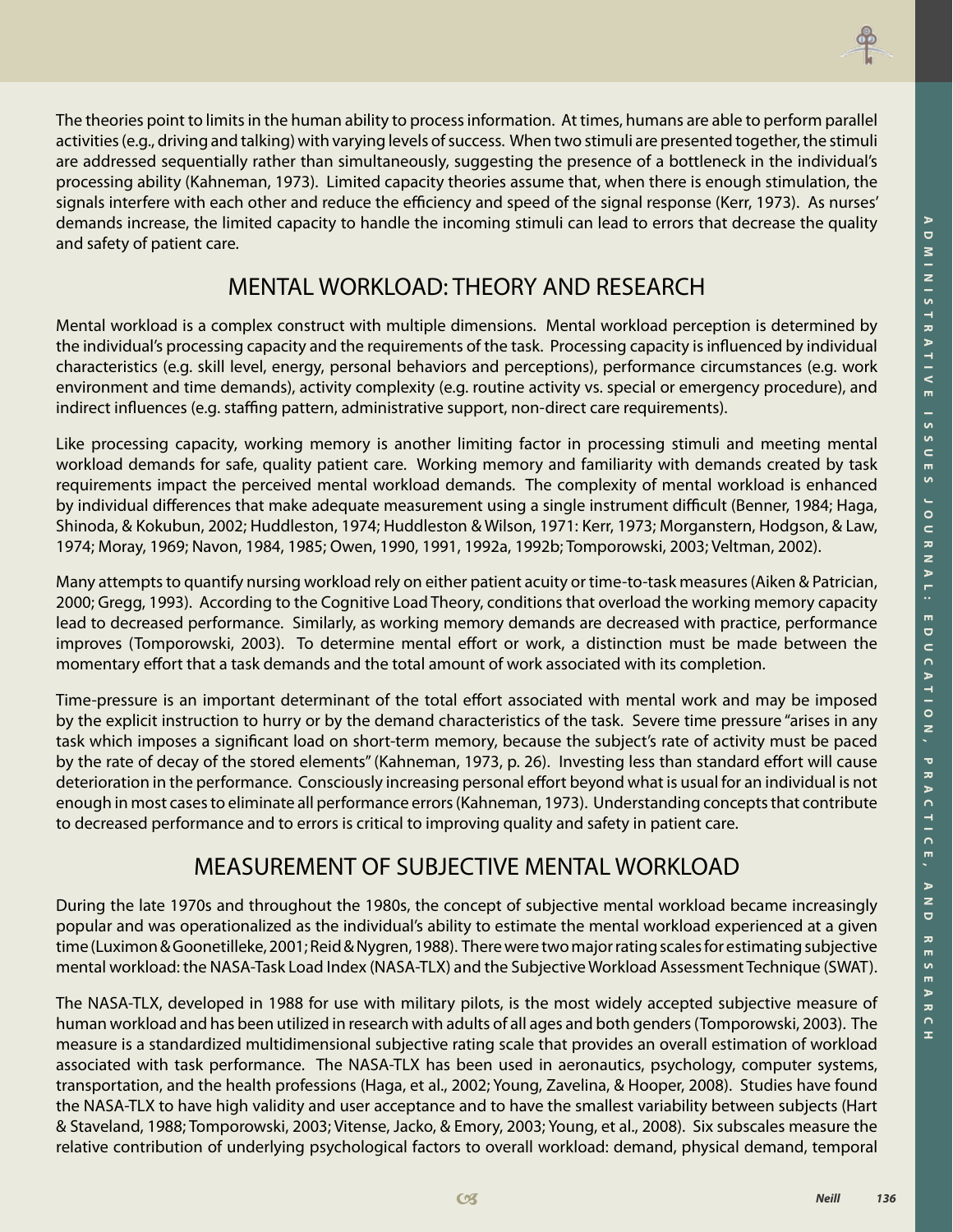demand, performance, effort, and frustration (Hart & Staveland, 1988; Vitense et al., 2003; Young, et al., 2008). Gregg (1993) was the first to measure subjective mental workload in a group of intensive care nurses.

# MEASUREMENT OF, AND INFLUENCES ON, NURSING WORKLOAD

The lack of a clear definition in the literature has been identified as one of the major problems with understanding and measuring nursing workload (Morris, MacNeely, Scott, Treacy & Hyde, 2007). Additionally, there is a tendency to use the concepts of nursing work and nursing workload interchangeably. Nursing work describes the functional tasks such as assessment or medication administration that the nurse carries out to benefit the patient. In contrast, nursing workload is best described as "the amount of performance required to carry out those nursing activities in a specified time period" (Morris, et al., 2007, p. 464). Workload has been identified by ICU nurses as one of the most important job stressors (Aiken et al., 2002; Carayon & Gürses, 2005). High workload levels have been associated with suboptimal patient care (Carayon & Gürses, 2005). Providers with high workloads also eliminate non-essential care tasks and procedures. Potential adverse outcomes linked to high workload include reduced patient satisfaction, poor nurse-patient communication, impaired nurse-physician collaboration, nurse burnout, and job dissatisfaction (Aiken et al., 2002; Carayon & Gürses, 2005).

Nursing workload is affected by many different factors, some of which are more stable and easier to measure than others (Scott, n.d.). Easily measured variables include the number of admissions, patient census, procedures, turnover, case mix, and average age of the clients. Less easily quantifiable factors with a direct impact on nursing workload at the point of care include environment, the institution's philosophy of nursing, the type of staffing (e.g., primary care or team nursing), the individual characteristics of the nursing staff (e.g., education, experience, and skill level), and the patterns of medical treatment (Hegney, Plank, & Parker, 2003; Page, 2004; Stone, et al., 2003). One of the difficulties in measuring nursing workload is related to the varying definitions and standards used across systems that make comparison of data more difficult and research more challenging.

#### Traditional Measures

Workload in nursing has typically been measured in terms of the number of patients, the number of care hours per patient, or by applying a patient acuity system based on medical diagnosis and care activities (Claudio, 2004; Gregg, 1993; Holcomb, Hoffart, & Fox, 2002; Slomka, Fulton, & Fitzpatrick, 2001; Walsh, 2003). Using these measures is fraught with problems. Determining nursing workload by historical acuity or census calculations does not reflect the actual workload of caring for patients on the unit. A key problem is that acuity measures do not account for many of the activities involved in actual patient care, such as educating family, coordination of care activities with other health care team members to meet patient needs, and unanticipated changes in the patient's condition (Walsh, 2003).

Attempts to measure nursing workload based on the perceptions of the head nurse assumed head nurses were aware of the patient care and nurse needs and could recognize when staff were overworked (Trivedi & Hancock, 1975). Patient load for a shift was determined by examining patient census and considering admissions, discharges, and transfers. Only two variables were found to be significant in determining the head nurse's perception of the severity of need for nursing care: nursing hours available on the unit and unit census. Many of the measures used by nurse administrators to evaluate the nursing work environment, such as employee absenteeism, turnover, and patient satisfaction, are trailing indicators or markers of workload. Reliance on these trailing indicator measures is a reactive rather than proactive approach to dealing with workplace issues (McLennan, 2005).

### Cognitive or Mental Measures

Besides using incomplete data, acuity system measurements lack the ability to measure mental demands placed on nurses (Gregg, 1993; Jennings, Rea, Antopol, & Carty, 1989; Yamase, 2003) and situation-level variability (Carayon & Gürses, 2005). Nurses in clinical settings have expressed concern that acuity or patient number-based staffing measures do not accurately reflect their workload, because such measures do not take into account the mental demands and stresses of workload (Jennings, Rea, Antopol, & Carty, 1989; Meierhoffer, 1991; Schneider, 1994). With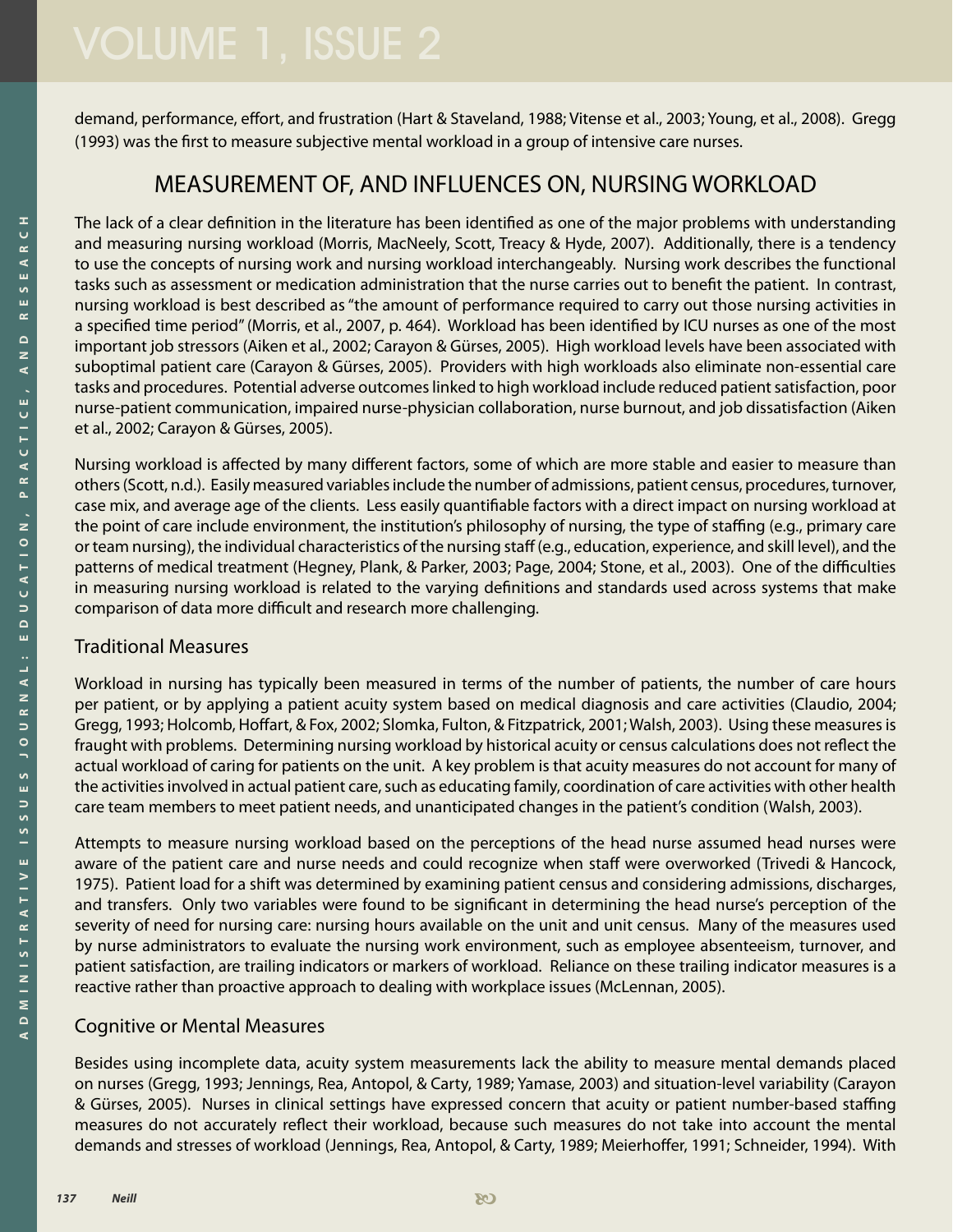

traditional workload measures, nurses may feel they are working too hard or that patient outcomes are unsatisfactory (Page, 2003). Ramanujam, Abrahamson, and Anderson (2008) reported that the nurses' perception of workload demands has an inverse relationship to their perceived ability to provide safe care. As the workload demands increase, the perception that safe care delivery can be achieved diminishes. Additional signs of increases in the workload of nurses might be seen in declining patient satisfaction scores; increasing numbers of nurses who work overtime; and signs of stress and burnout in nurses, such as fatigue and dissatisfaction with the job or with nursing as a profession (Walsh, 2003; McLennan, 2005).

# NURSE WORKING CONDITIONS AND OUTCOMES

There is a growing body of literature supporting the conclusion that nurse staffing and workload affect nurse satisfaction (Beaudoin & Edgar, 2003; Smith, 2002), nurse turnover (Allen & Mellor, 2002; Jolma, 1990; Smith, 2002), and patient outcomes (Page, 2004; McLennan, 2005; Morrissey, 2003; Ramanujam, et al., 2008; Smith, 2002). Evidence supports an inverse relationship between RN staffing levels and the incidence of urinary tract infections, pneumonia acquired after surgery, and antibiotic resistant organisms in intensive care units (Stone et al., 2003). Other staffing factors related to patient safety outcomes include a link between fewer years of experience in the clinical unit and patient mortality, and the development of infection at higher rates for new admissions cared for by agency or "pool" nurses than with permanently assigned intensive care unit staff. High nursing workload has been shown to be related to suboptimal patient care and nurse burnout (Aiken et al., 2002). Staffing variables are one aspect of nursing practice environments that may affect outcomes not only for patients, but also for nurses and organizations (Stone et al., 2003).

Mandated nurse-patient ratios is a method that has been proposed to improve quality outcomes in hospitals and keep nursing workload at a manageable level. Some researchers feel that mandating nurse-to-patient ratios alone, without ensuring that other work environment characteristics are considered, is short-sighted (Smith, 2002; Stone et al., 2003). They argue that the stakes are high, not only because of the potential for poor patient outcomes, but also because having nurses who are overworked and overloaded may lead to even greater erosion of quality care.

 Staffing effectiveness indicators adopted by The Joint Commission Accreditation of Hospitals (JCAH) in July 2002 and patient outcomes are two commonly used measures to evaluate nursing workload (McLennan, 2005; Smith, 2002; Stone et al., 2003). For JCAH accreditation, agencies are required to choose a minimum of four indicators (two clinical/ service and two human resource) from a list of indicators provided, and they are then expected to report the data summary and analyses related to effectiveness of staffing on patient outcomes to their administration each year. This report also includes suggested actions that may be undertaken to improve outcomes, including alterations to nurse staffing (Stone et al., 2003). These staffing effectiveness measures require that workload measurement go beyond patient diagnosis and nurse patient ratios to uncover the care hours needed to meet a specific patient population's needs (Walsh, 2003). Until the composition of nurse work and factors affecting nurses' work lives are understood, the quality of nurse work cannot be enhanced (Beaudoin & Edgar, 2003).

# NURSING WORKLOAD AND THE HUMAN FACTORS (SUBJECTIVE MEASURE) APPROACH

Review of the workload literature identified the common stress of technologically advanced work environments for pilots, air traffic controllers, flight deck operators, transportation industry drivers, and nurses and noted that the NASA-TLX had been used to evaluate the perceptions of workload associated with clinical education in anesthesia (Young, et al., 2008). The NASA-TLX served as the foundation for the Nursing Task Load Index (Nursing TLX) developed to measure ICU nurses' perceptions of workload (Gregg, 1993).

Many measures of workload in nursing are designed based on the needs and condition of the patient, thus evaluating nursing workload based on patient care activities. Carayon and Gürses (2005) conducted a literature review on nursing workload studies in intensive care settings and examined the findings for impact on the quality of patient care and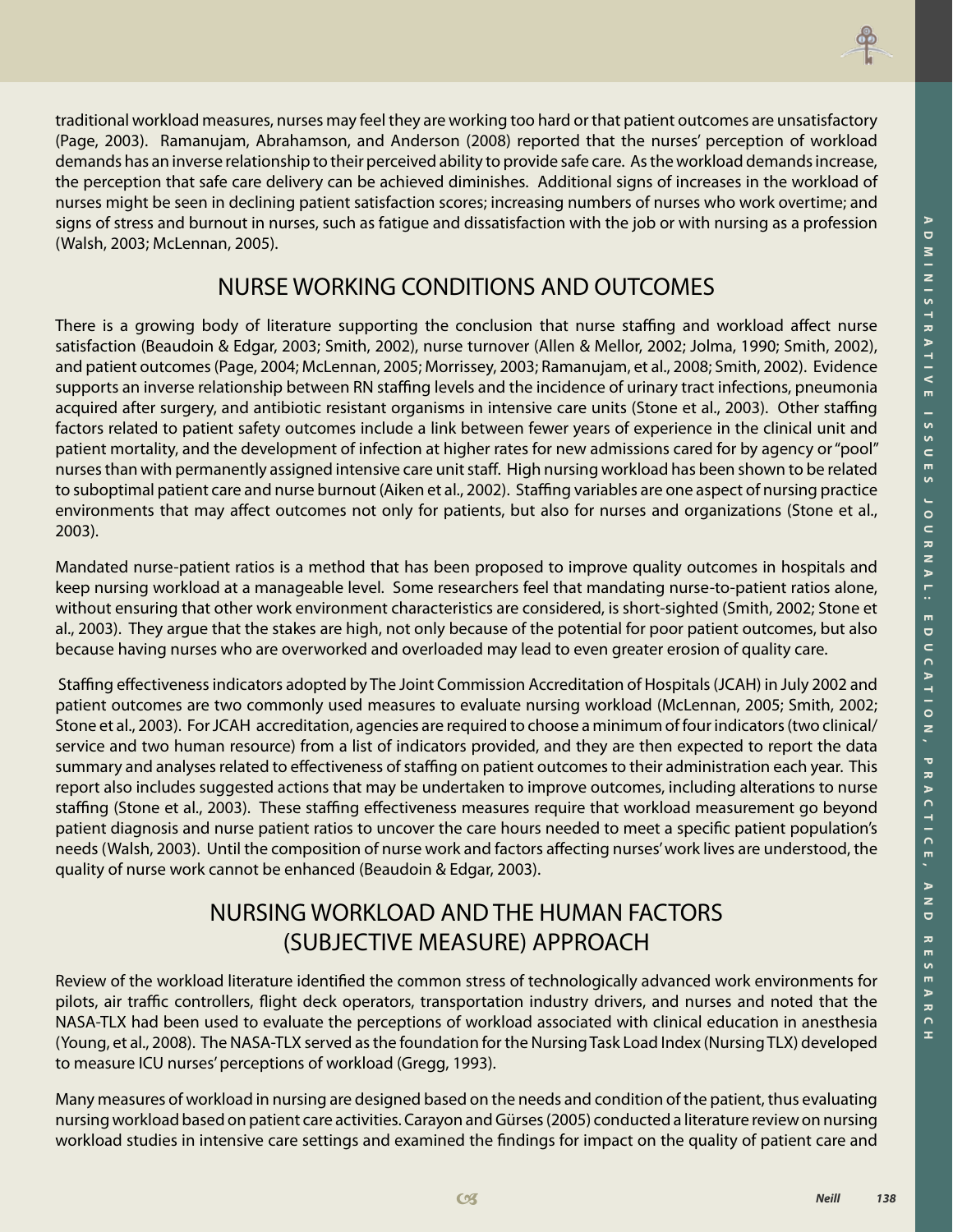safety and nurses' quality of working life. They identified both macro and micro level influences on workload. Macrolevel influences are common to all nurses, while micro-level influences are those that are short-term and unique to the combination of factors involved at a specific point in time (i.e. patient factors, interdisciplinary interactions, work environment, and personal characteristics of the nurse). Based on this review, Carayon and Gürses proposed a conceptual framework that defined causes, consequences, and outcomes of workload. Using a human factors engineering approach, they defined four different levels of nursing workload: unit level, job level, patient level, and situation level.

#### Levels of Nursing Workload

The unit level measure was based on measures such as nurse-patient ratio, nursing care hours, and bed occupancy, with some modification based on nurse education and experience levels. These workload measures were described as macro-level because they did not consider unique features of each ICU (i.e., the contextual and organizational characteristics) (Carayon & Gürses, 2005).

Job level workload provided information about ICU nursing compared to other jobs. The overall perceived workload was evaluated, and the quality of working life and patient care were considered (Carayon & Gürses, 2005). A variety of instruments are available for estimation of nursing workload based on patient care activities, including the simplified Therapueutic Intervention Scoring System (TISS) (Reis-Miranda, et al., 1996), Nine Equivalents of Nursing Manpower Use Score (NEMS) (Reis-Miranda, et al., 1997; Rothen, Küng, Ryser, Zürcher, & Regli, 1999), Revised Nursing Work Index (NWI-R) (Aiken & Patrician, 2000), and Comprehensive Nursing Intervention Score (CNIS) (Yamase, 2003).

Since measures that are based on the patient's condition are not particularly helpful in understanding the impact of situations on nursing workload, Carayon and Gürses (2005) introduced the situation-level workload to explain temporally bound events in the clinical micro system. The situation-level workload is evaluated for a particular event or over a short time period, such as a shift. Carayon and Gürses proposed the use of human factors engineering workload measures, such as the NASA TLX or SWAT, to assess this situation-level workload. They identified the need to consider both the contextual factors of the environment and patient demands and the individual attributes of nurses when examining nursing workload in the ICU setting. Using human factors engineering knowledge, approaches, and measurement methods to evaluate workload "can provide direction for specific interventions that can be implemented in ICUs in order to improve nursing quality of working life and quality and safety of patient care" (Carayon & Gürses, 2005, p. 298).

### Measurement of Nursing Workload Using a Human Factors Approach

In the earliest study of subjective mental workload identified in nursing, Gregg (1993) developed the Nursing Task Load Index (Nursing TLX) to examine cardiovascular critical care unit nurses' subjective mental workload in relation to specialty and general experience and education. The Nursing TLX is based on the NASA Task Load Index and consists of both scales that measure work demand and scales that measure responses to those demands. The final version of the Nursing-TLX includes seven scales: mental demand, physical demand, temporal demand, environmental demand, effort, performance, and emotionalism. Internal consistency of the total Nursing TLX was reported as α  $=$ .82, similar to that reported for the NASA-TLX,  $\alpha$  = .87 (Hart & Staveland, 1988). According to Gregg, the internal consistency was similar to that reported ( $\alpha = 0.80 - 0.83$ ) in a study by Bertram which adapted the NASA-TLX for use with physicians. Inter-item correlations were highest between Temporal Demand and Effort,  $r = .79$ ,  $p = .0001$ , and between Performance and Emotionalism,  $r = .72$ ,  $p = .0001$ .

Gregg (1993) defined the task for her study as "four hours of patient care" (p. 108). She reported no significant relationship between specialty experience and subjective mental workload for participants in the study. Gregg suggested that the absence of a significant relationship between specialty experience and subjective mental workload may be an indicator that much of the information was processed automatically. She also reported an "essentially zero correlation coefficient between general experience and subjective mental workload" (Gregg, p. 106), which she found puzzling, based on the prior research indicating that more information can be processed by individuals with "a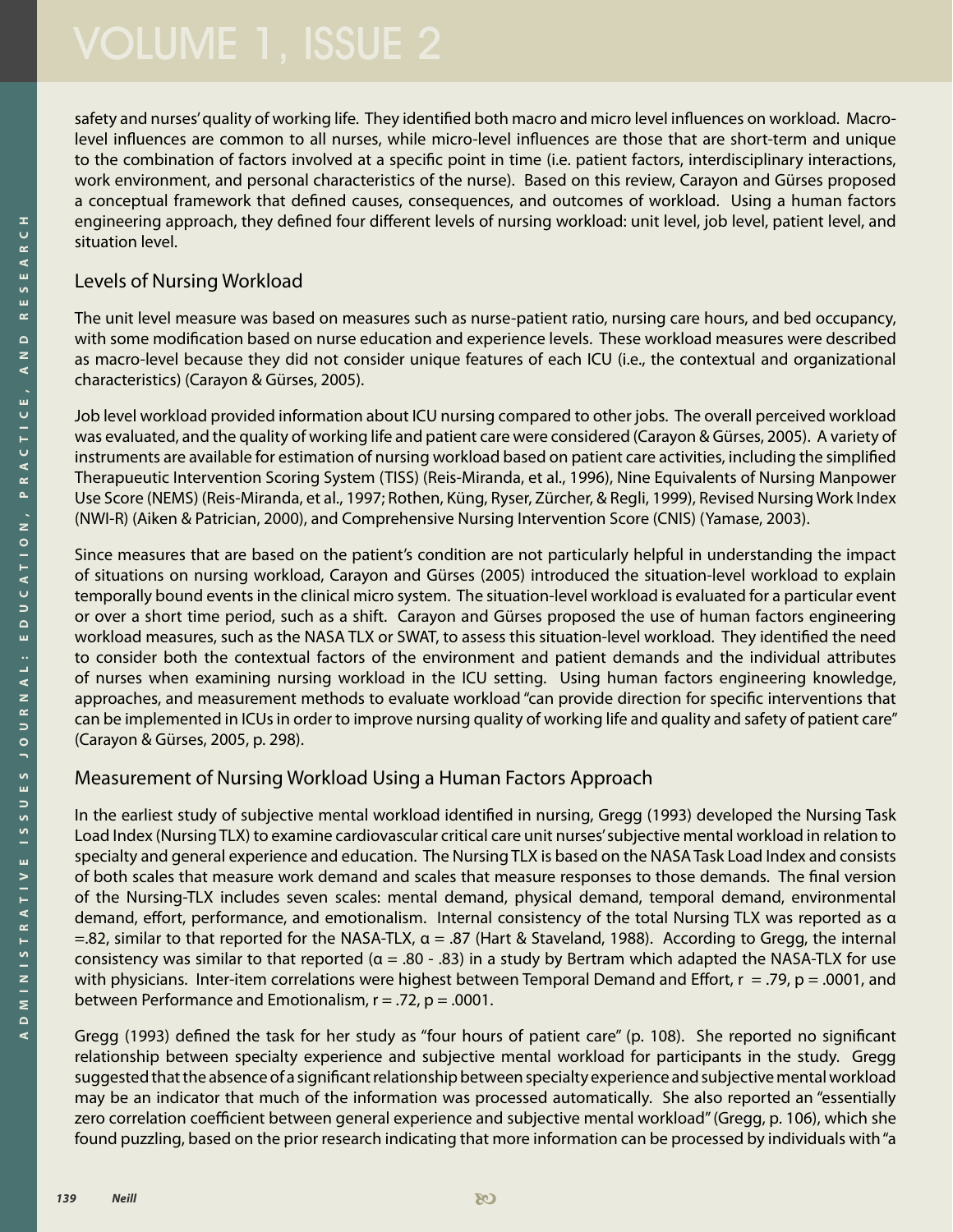

broad base of experience than by those with no experience" (p. 106). The attention theory of automation suggests that consistent practice on a task reduces the cognitive demands of the task (Kahneman, 1973; Owen, 1991) and would indicate that nurses who were more experienced would have lower mental workload scores.

Gregg (1993) found no significant relationships between mental workload and nurse characteristics, work environment, or work schedule variables. The findings did reveal a significant relationship between subjective mental workload and the volume of patients cared for and the diagnoses of the assigned patients (Gregg, 1993). The findings indicated there may be a relationship between traditional nursing workload and subjective workload measures on the variables "patient volume" and "diagnoses" suggesting that current nursing workload measures may address the mental demands of patient care more than nurses think. Findings also revealed a positive association between subjective mental workload and the number of days that a nurse had been off prior to participating in the study, but only if a nurse had been off at least five days. Gregg suggested that a reason for this finding might be that, as the number of days off increased, the likelihood of being assigned all new patients increased. Additional study and expanded conceptual thinking related to nursing workload "may lead to improved administrative systems for nurses and better nursing care for patients" (Gregg, 1993, p. 114).

## **CONCLUSION**

Nursing workload involves attention to multiple complex phenomena that often occur simultaneously. Attempts to measure the concept of nursing workload relying on traditional methodologies have yielded results that do not adequately explain the complex phenomena involved. Research has focused on determining the time, skills, tasks, and in a few cases, the mental demand associated with nursing workload.

Subjective measures provide a more accurate measure of a worker's perception of the effort being expended. The popularity of subjective workload measures in human factors research is based on the idea that only the worker truly knows how much work is required to meet demands. If the worker notes that there is too much work associated with a given system or function, then alternatives to reduce the workload need to be examined. A second important factor in utilizing subjective workload measures is that they are more directly related to the mental demand concept than are physiological measures and behavioral measures. An understanding of the factors that impact nurses' mental workload has the potential to improve quality and safety, thus improving patient outcomes. An additional benefit could be reduced burnout among nurses, which could keep more nurses at the bedside providing care.

When measuring workload, there is a need to recognize the critical link between the characteristics of the nurse and of the work environment and the impact of these personal and environmental factors on patients, nurses, and the system as a whole. Some attempts have been made to determine the impact of personal characteristics and environmental factors through attempts to develop valid tools such as the SWAT, the NASA-TLX, or the Nursing TLX, but the conceptual and empirical support, as well as a generally accepted definition of mental workload, has remained elusive.

Very few nursing workload studies have been conducted using human factors approaches. No studies were identified during this literature review that examined nurses' subjective perceptions in medical-surgical units, in communitybased settings or at the situation level. Adequate workload measurement tools are necessary to gain insight into nurses' mental workload as they provide care in today's complex health care environment. There is a need for a valid and reliable instrument using human factors engineering measurement that will provide insight into the nurse's subjective perception of workload.

# **REFERENCES**

Aiken, L. H., Clarke, S. P., & Sloane, D. M. (2002). Hospital staffing, organization, and quality of care: Cross-national findings. *Nursing Outlook*, *50*, 187-194.

Aiken, L. H., Clarke, S. P., Sloane, D. M., & Sochalski, J. (2001). An international perspective on hospital nurses' work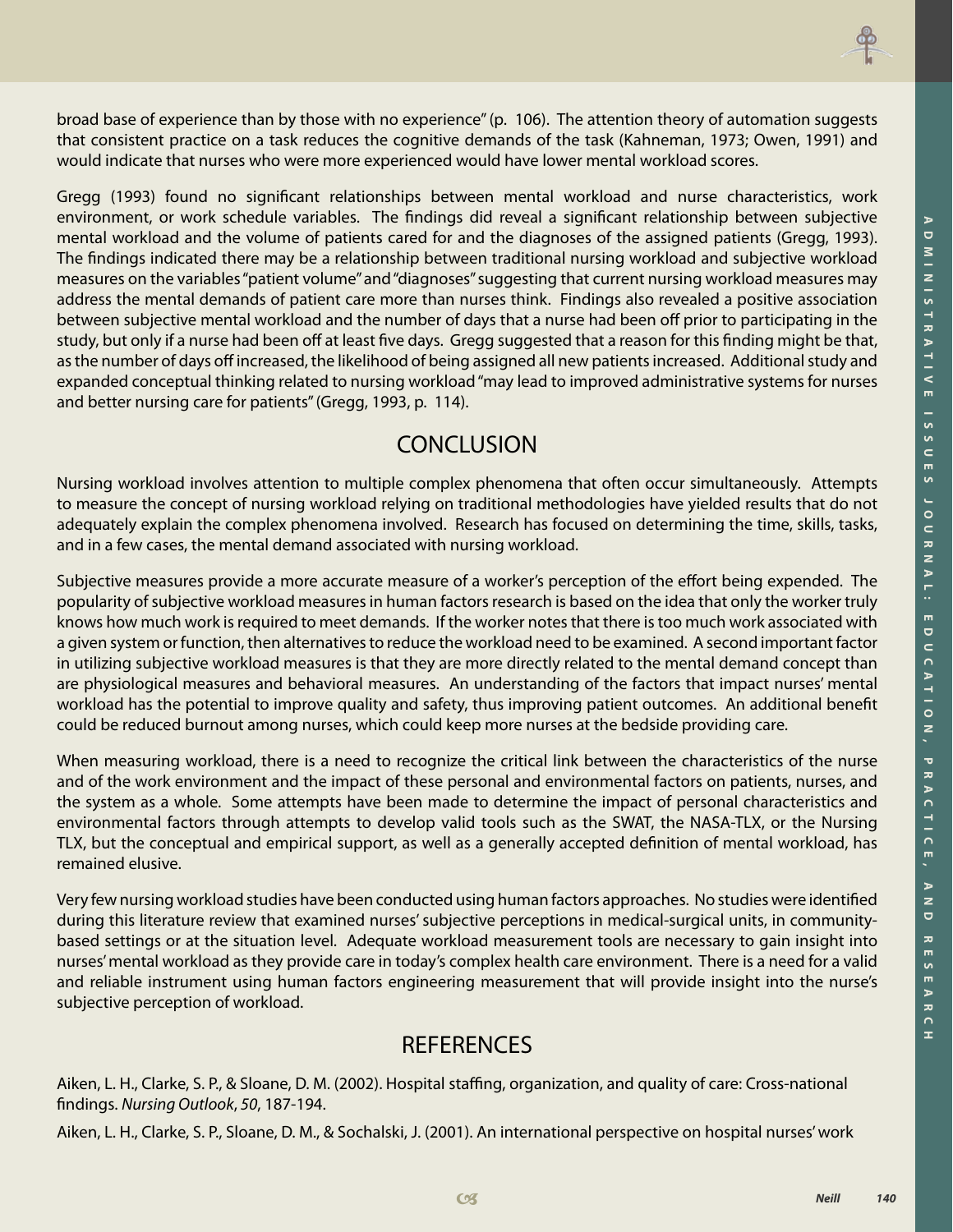environments: The case for reform. *Policy, Politics, & Nursing Practice, 2,* 255-263.

Aiken, L. H., & Patrician, P. A. (2000). Measuring organizational traits of hospitals: The revised nursing workindex [Electronic version]. *Nursing Research, 49,* 146-153.

Allen, J., & Mellor, D. (2002). Work context, personal control and burnout amongst nurses. *Western Journal of Nursing Research, 24,* 905-917.

American Nurses Association. (2001). *Analysis of American Nurses Association staffing survey.* Warwick, RI: Cornerstone Communications Group.

Beaudoin, L. E., & Edgar, L. (2003). Hassles: Their importance to nurses' quality of work life. *Nursing Economics, 21*(3), 106-113.

Braarud, P. O. (2001). Subjective task complexity and subjective workload: Criterion validity for complex team tasks. *International Journal of Cognitive Ergonomics, 5,* 261-273.

Carayon, P., & Gürses, A. P. (2005). A human factors engineering conceptual framework of nursing workload and patient safety in intensive care units. *Intensive and Critical Care Nursing, 21,* 284-301.

Claudio, T. D. (2004). Questioning workload resources. *Nursing Management, 35*(10), 31-34.

Clini, E., Vitacca, M., & Ambrosino, N. (1999). Dependence nursing scale: A new method to assess the effect of nursing work load in a respiratory intermediate intensive care unit. *Respiratory Care, 44*(1), 29-37.

Georgia Tech. (2011). *Overview of engineering psychology program.* Retrieved from Georgia Tech Engineering Psychology Program Web site: [http://www.psychology.gatech.edu/graduate/graduateprograms//](http://www.psychology.gatech.edu/graduate/
	graduateprograms//graduateprograms_ep.php
) [graduateprograms\\_ep.php](http://www.psychology.gatech.edu/graduate/
	graduateprograms//graduateprograms_ep.php
)

Gregg, A. C. (1993). Relationship among subjective mental workload, experience, and education of cardiovascular critical care registered nurses. *Dissertation Abstracts International 54*(07), 3550B. (UMI No.9333178).

Haga, S., Shinoda, H., & Kokubun, M. (2002). Effects of task difficulty and time-on-task on mental workload. *Japanese Psychological Research, 44*(3), 134-143.

Hart. S. G., & Staveland, L. E. (1988). Development of NASA-TLX (task load index): Results of empirical and theoretical research. In P. A. Hancock & N. Meshkati, (Eds.), *Human Mental Workload* (pp. 139-183). Amsterdam: North Holland.

Hegney, D., Plank, A., & Parker, V. (2003). Nursing workloads: The results of a study of Queensland nurses. *Journal of Nursing Management, 11*, 307-314.

Holcomb, B. R., Hoffart, N., & Fox M. H. (2002). Defining and measuring nursing productivity: A concept analysis and pilot study. *Journal of Advanced Nursing, 38*(4), 378–386

Huddleston, J. H. F. (1974). Personality and apparent operator capacity. *Perceptual and Motor Skills, 38,* 1189-1190.

Huddleston, J. H. F., & Wilson, R. V. (1971). An evaluation of the usefulness of four secondary tasks in assessing the effort of a lag in simulated aircraft dynamics. *Ergonomics, 14,* 371-380.

Jennings, B. M., Rea, R. E., Antopol, B. B., & Carty, J. L. (1989). Selecting, implementing, and evaluating patient classification systems: A measure of productivity. *Nursing Administration Quarterly, 1*(1), 24-35.

Jolma, D. J. (1990). Relationship between nursing work load and turnover. *Nursing Economics, 8*(2), 110-114.

Kahneman, D. (1973). *Attention and effort.* Englewood Cliffs, NJ: Prentice-Hall.

Kerr, B. (1973). Processing demands during mental operations. *Memory & Cognition, 1,* 401-412.

Luximon, A., & Goonetilleke, R. S. (2001). Simplified subjective workload assessment technique. *Ergonomics, 44,* 229- 243.

McGillis-Hall, L. (1999). *An examination of differences among staff mix alternatives and work designs and selected nursing quality, and system outcomes.* (Unpublished doctoral dissertation). University of Toronto, Toronto, ON. UMI 800-521-0600.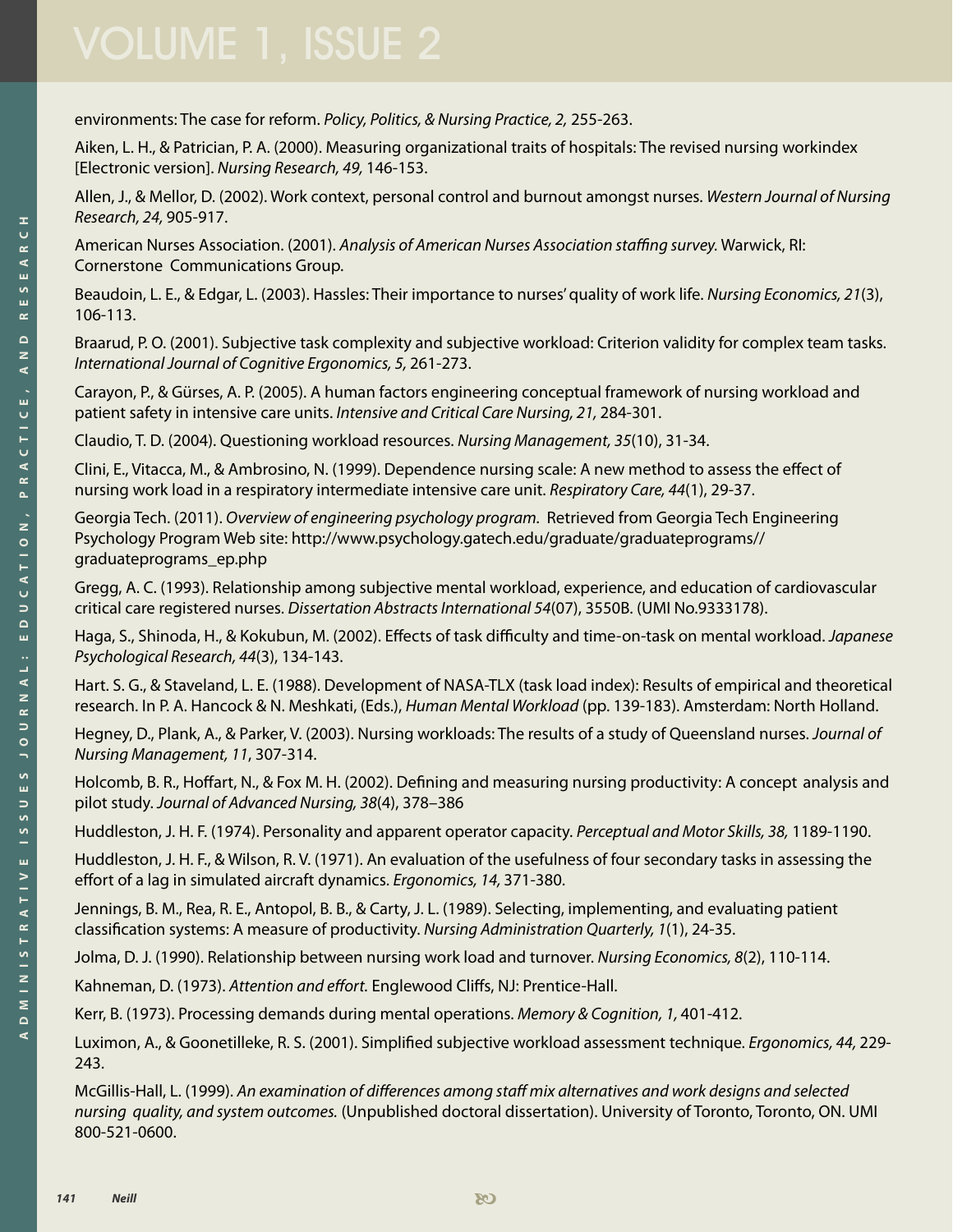

McGillis-Hall, L. (2003). Nursing intellectual capital: A theoretical approach for analyzing nursing productivity. *Nursing Economics, 21*(1), 14-19.

McLennan, M. (2005). Nurses' views on work enabling factors. *JONA: Journal of Nursing Administration, 35,* 311-318.

Meierhoffer, L. L. (1991). Do acuity systems work? *American Nurse, 22*(8), 1-11.

Moray, N. (1969). *Attention: Selective processes in vision and hearing.* London: Hutchinson Educational.

Morganstern, F. S., Hodgson, R. J., & Law, L. (1974). Work efficiency and personality: A comparison of introverted and extraverted subjects exposed to conditions of distraction and distortion of stimulus in a learning task. *Ergonomics, 17,* 211-220.

Morris, R., MacNeely, P., Scott, A., Treacy, P., & Hyde, A. (2007). Reconsidering the conceptualization of nursing workload: Literature review. *Journal of Advanced Nursing 57*(5), 463–471. doi: 10.1111/j.1365-2648.2006.04134.x

Morrissey, J. (2003). Quality vs. quantity [Electronic version]. *Modern Healthcare, 33*(45), 8-9.

Navon, D. (1984). Resources-A theoretical soup stone? *Psychological Review, 91,* 216-234.

Navon, D. (1985). Attention division or attention sharing? In M. I. Posner & O. S. M. Marin (Eds.), *Attention and Performance,* Vol. XI (pp. 133-146). Hillsdale, NJ: Lawrence Erlbaum Associates.

Owen, R. S. (1990).Integrating attitude and attention theories. In B. J. Dunlap (Ed.), *Developments in Marketing Science,* Vol. XIII (pp. 52-55). Cullowhee, NC: Academy of Marketing Science.

Owen, R. S. (1991). *Integrating polychromic time and attention theory.* Southern Marketing Association 1991 Proceedings. Atlanta, November 6-9, 1991.

Owen, R. S. (1992a). Clarifying the simple assumption of the information load paradigm. *Advances in Consumer Research, 19,* 770-776.

Owen, R. S. (1992b). *Consumer mental workload: Meaning and measurement.* Dissertation Abstracts International 53(05), 1592A. (UMI No. 9227347).

Owen, R. S., & Haugtvedt, C. P. (1993). Time and consumer information load. *Developments in Marketing Science,* Vol. XVI. Proceedings of the Annual Conference of the Academy of Marketing Science. Miami Beach, FL, May 26-29, 1993.

Page, A. (Ed.). (2003). *Keeping patients safe: Transforming the work environment of nurses.* Committee on the Work Environment for Nurses and Patient Safety. Institute of Medicine Report.

Page, A. E. K. (2004). Transforming nurses' work environments to improve patient safety: The Institute of Medicine recommendations. *Policy, Politics, and Nursing Practice, 3,* 250-258.

Ramanujam, R., Abrahamson, K. & Anderson, J. G. (2008). Influence of workplace demands on nurses' perception of patient safety. *Nursing and Health Sciences, 10,* 144–150. doi: 10.1111/j.1442-2018.2008.00382.x

Reid, G. B., & Nygren, T. E. (1988). The subjective workload assessment technique: A scaling procedure for measuring mental workload. In P. A. Hancock & N. Meshkati, (Eds.), *Human Mental Workload* (pp. 185-218). Amsterdam: North Holland.

Reis-Miranda, D. R., de Rijk, A., & Schaufeli, W. (1996). Simplified therapeutic intervention scoring system: The TISS-28 items- results from a multicenter study. *Critical Care Medicine, 24*(1), 64-73.

Reis-Miranda, D. R., Moreno, R., & Iapichino, G. (1997). Nine equivalents of nursing manpower use score (NEMS). *Intensive Care Medicine, 23,* 760-765.

Robinson, E. S. (1921). Mental work. In S. I. Franz, & S. W. Fernberger (Eds.). T*he Psychological Bulletin,* Vol. XVIII (pp. 456-482). Lancaster, PA: Psychological Review.

Rothen, H. U., Küng, V. Ryser, D. H., Zürcher, R., & Regli, B. (1999). Validation of "nine equivalents of nursing manpower use score" on an independent data sample. *Intensive Care Medicine, 25,* 606-611.

Schneider, G. P. (1994). Are acuity systems sufficient? *Nursing Management, 25*(10), 14.